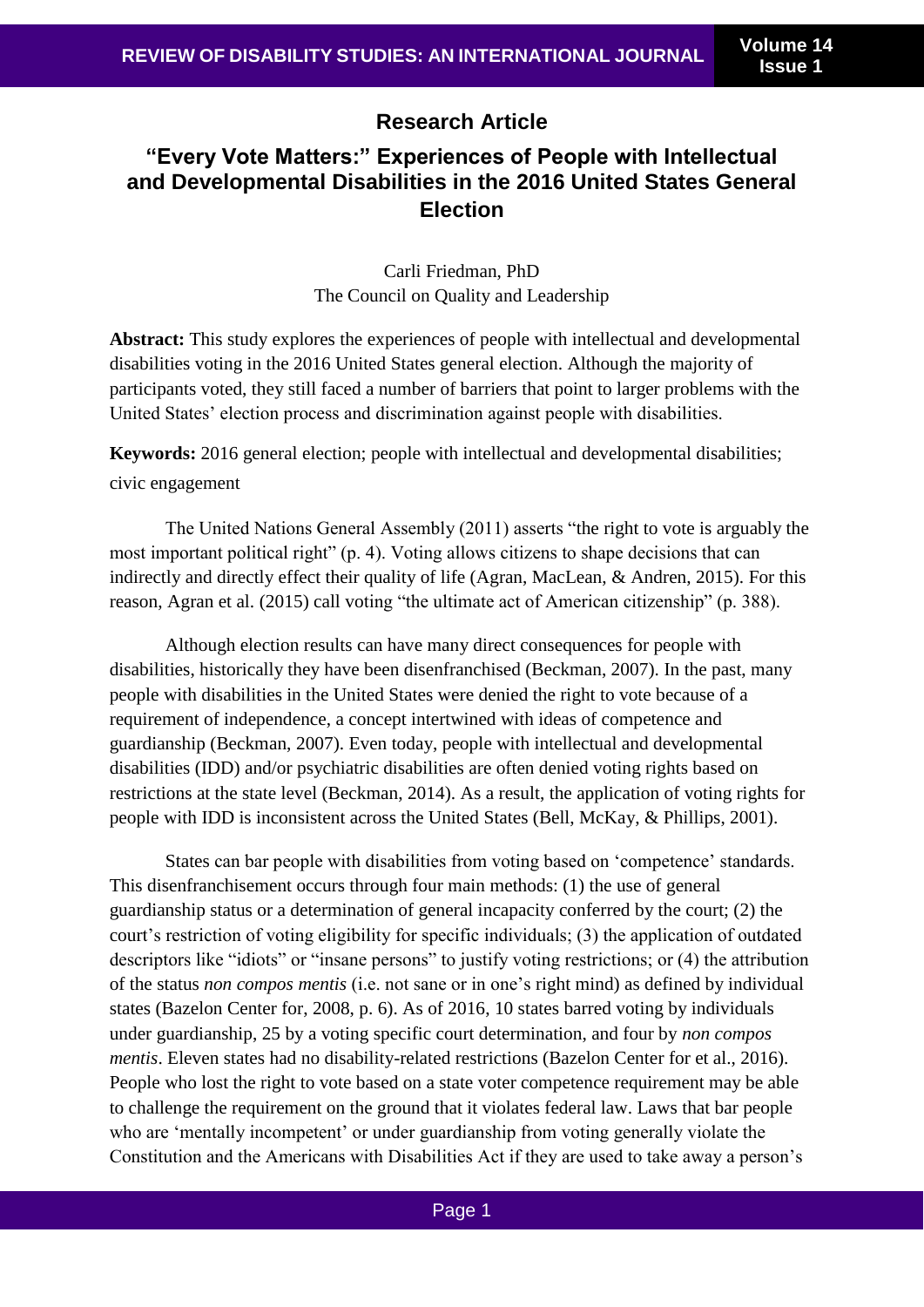right to vote based on disability even if the person has the capacity to vote. These laws, however, typically require certain people—usually those who are the subject of guardianship proceedings—to meet standards that are not imposed on other voters. Probate courts in these states sometimes ask individuals who are the subject of guardianship proceedings to demonstrate an understanding of elections and politics that goes far beyond what is expected of the general public before they are permitted to vote (Bazelon Center for, 2008, p. 12-13).

Recently, however, there has been state-by-state momentum to ensure people with IDD have voting rights (Bazelon Center, 2008; 2012; Beckman, 2014; Bell, McKay, & Phillips, 2001). The voting rights of people with disabilities have changed over time through legislation and court decisions. For example, successful litigation against voting restrictions often uses arguments that competence ineligibility violates the Equal Protection and Due Process Clauses of the Fourteenth Amendment (Bazelon Center for et al., 2016). The Americans with Disabilities Act (ADA) and Section 504 of the Rehabilitation Act also bar discrimination against people with disabilities, including the denial of a citizen's right to vote. However, both the ADA and Section 504 "require an individualized assessment to determine if a person with a disability is qualified" (Bazelon Center for et al., 2016, p. 8). Self-advocates have also been pushing to increase people with IDD's access to voting. Self Advocates Becoming Empowered (SABE), the largest self-advocacy group for and by people with IDD, spearheaded the Go Voter movement, providing training about voting for people with IDD and technical assistance to make voting accessible for everyone (Go Voter, n.d.). Further, the United Nations Convention of the Rights on Persons with Disabilities (CRPD) recently reaffirmed the right to vote for people with disabilities, including those with IDD (Beckman, 2014; Kjellberg & Hemmingsson, 2013). Unfortunately, even when people with IDD possess or secure the right to vote, doing so can still be difficult because of barriers. Large disparities exist between disabled and nondisabled people, with people with IDD having one of the largest voting gaps (Schur, Adya, & Kruse, 2013). According to the United States Election Assistance Commission, these disparities largely derive from barriers to access (Government Accountability Office, 2009; Schur, Adya, & Kruse, 2013). Of voters with IDD in the 2012 general election, approximately half reported polling place difficulties (Schur, Adya, & Kruse, 2013).

Various barriers may make voting difficult for people with IDD, or prevent them from voting altogether. With regards to physical barriers, people with IDD may have trouble getting to a polling place as transportation is a large need for people with disabilities (Agran et al., 2015; Bell et al., 2001; Belt, 2016; Schur et al., 2013). Not all polling places are physically accessible for people with IDD who use wheelchairs or mobility devices either (Schur et al., 2013). Moreover, without accessible materials people with IDD may have difficulties understanding ballots or voting machines because of their cognitive impairments (Agran et al., 2015; Bell et al., 2001; Keeley et al., 2008; Schur et al., 2013; Weiss, 1988). Attitudinal barriers may also negatively affect people with IDD's ability to vote. Service providers may not see voting as a priority for people with IDD because of low expectations about their abilities. However, research has found people of IDD are capable of making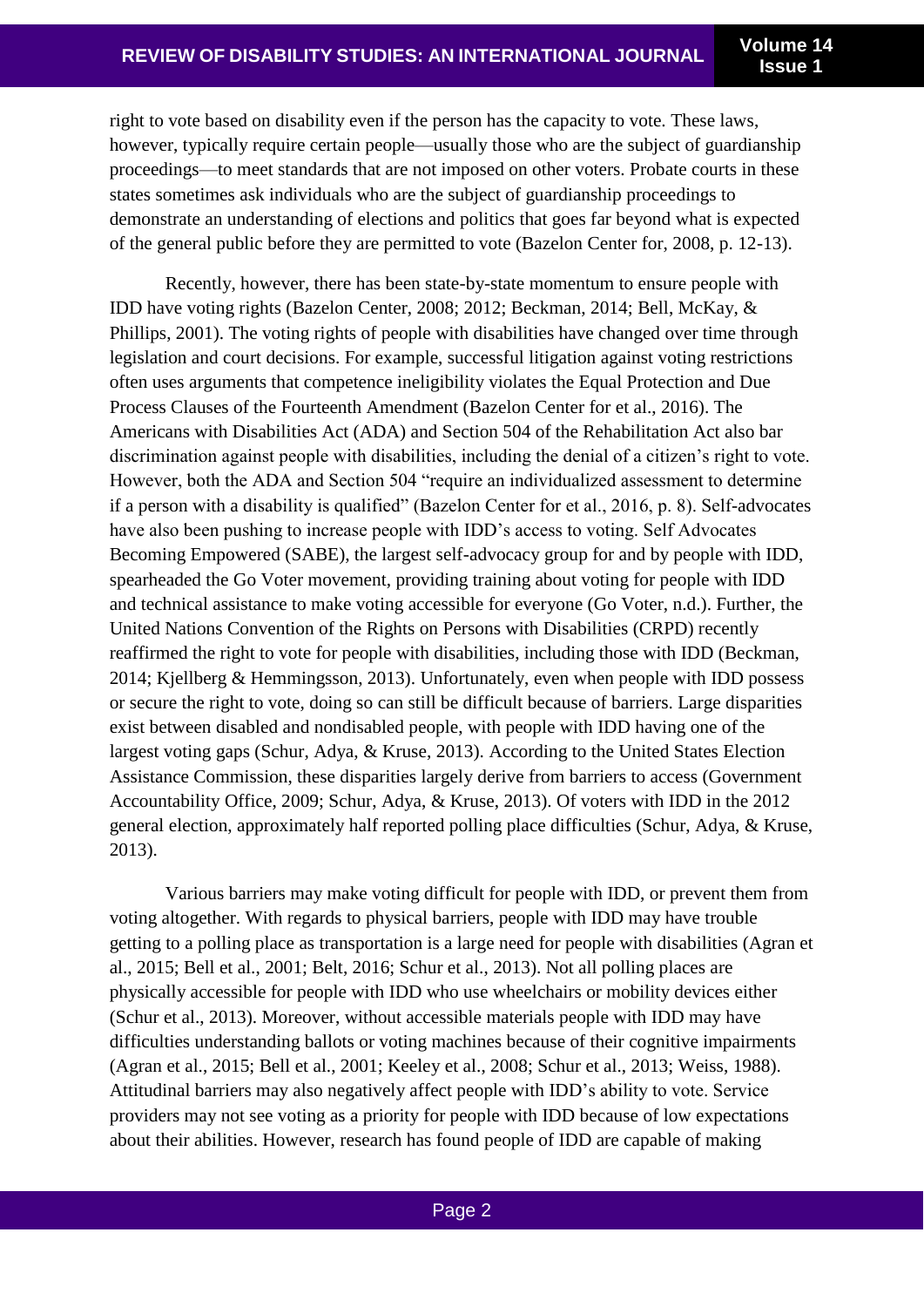informed decisions regarding voting (Agran & Hughes, 2013; Agran et al., 2015; Schriner et al., 2000).

Millions of people in the United States have intellectual and developmental disabilities (Boyle et al., 2011). They have the ability to be a powerful voting block that can direct attention to disability issues that affect millions of United States residents. Yet, people with IDD remain largely an untapped resource. For these reasons, this study aims to explore the experiences of people with IDD in the 2016 United States (U.S.) general election. The 2016 U.S. general election, noted for its heated presidential contest between Donald J. Trump (Republican) and Hillary R. Clinton (Democratic), was one of the most polarized U.S. elections to date (Huang et al., 2016). To reinforce that people with IDD are important constituents who are interested in and capable of engaging in the election system, our central intent was to explore people with IDD's engagement – both as citizens in anticipation of the voting process, and their ideology about the voting process in general – and to determine the barriers and facilitators to voting participation for people with IDD as they are key to expanding access and engagement of people with IDD. Rather than engaging in a discussion of which political ideology of people with IDD in the 2016 election, the subject of another study (see Friedman (2017), this manuscript focuses on the broader analytical points of this process, linking them to systems and attitudes.

### **Methods**

#### **Participants**

This study took place in Chicago, Illinois. The location was beneficial for such an exploration of voting experiences because Chicago is complex and multifaced, both in terms of the general climate and disability community. The study took place in urban environment in a left-leaning city but one that is located in a generally conservative state. Chicago is portrayed as a mix of liberal politics and 'midwestern sensibilities'; it is also very diverse yet very segregated. According to the 2000 census, approximately 23% of Chicagoans had a disability (Facts and Figures, n.d.). However, despite a longstanding and persistent disability rights and advocacy movement in Chicago, Illinois consistently ranks as one of the worst states for institutionalization of people with IDD (Braddock et al., 2015).

Participants were recruited via flyers, distributed through self-advocacy organizations, organizations that serve people with IDD, and the state protection and advocacy agency. Study information was also distributed through word of mouth. To participate, people needed to self-identify as having an intellectual and/or developmental disability, be 18 years old or older, and speak English. Participants received \$30 compensation to help pay for transportation and time.

Thirty-four people with IDD participated in this study; demographics are presented in Table 1. About three-quarters of participants ( $n = 26, 76.5\%$ ) voted in the 2016 general election. Most participants ( $n = 24, 70.6\%$ ) had voted in a government election prior to 2016.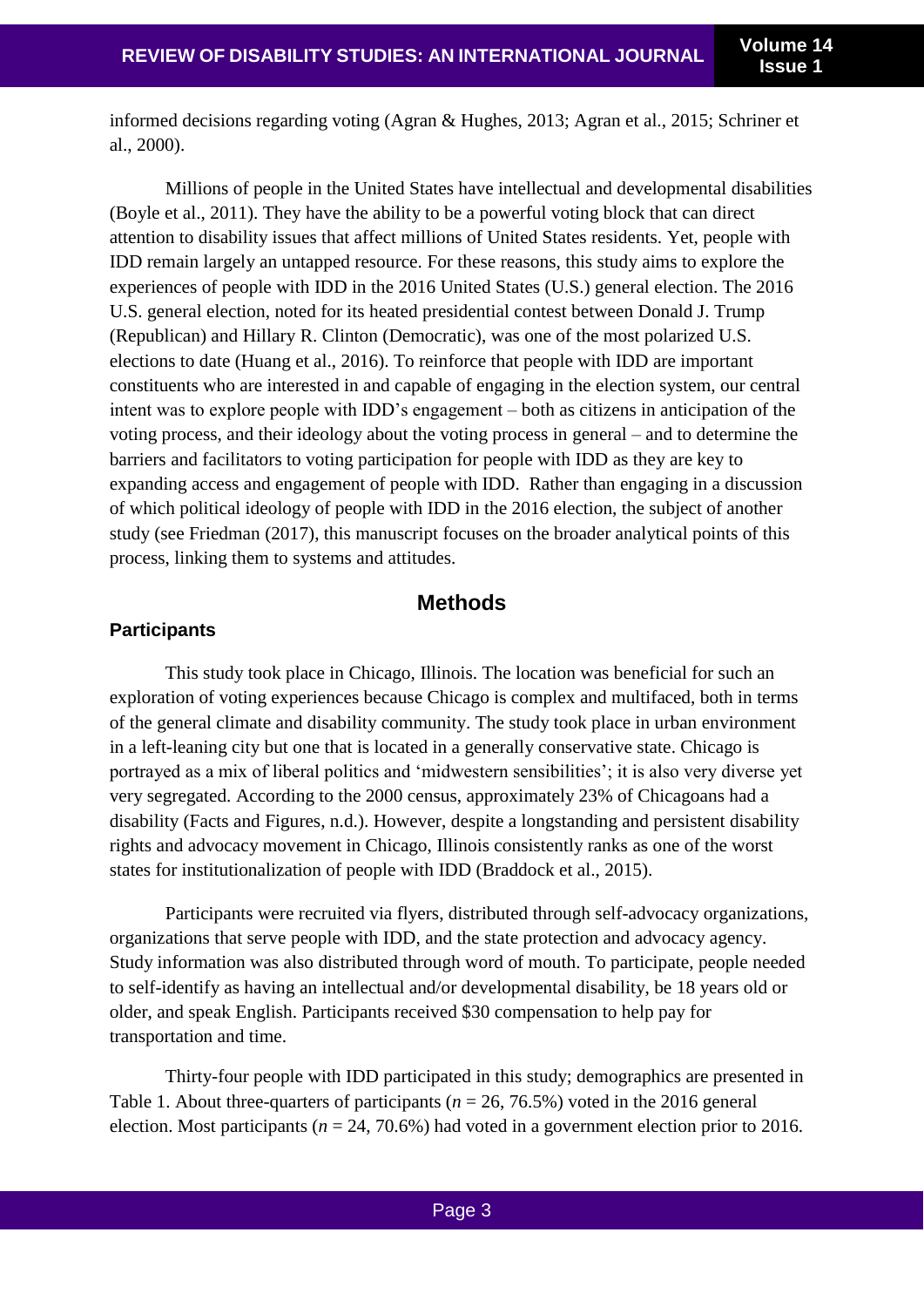Although participants were not asked about the severity of their impairments, as a proxy measure they were asked about some of the skills that can make civic engagement more challenging. The majority of participants  $(61.8\%, n = 21)$  reported having trouble understanding complicated information; about half of the participants  $(47.1\%, n = 16)$  also had trouble reading.

*Table 1*

Demographics  $(n = 34)$ 

|                                  | $\frac{0}{0}$ | $\boldsymbol{N}$ |
|----------------------------------|---------------|------------------|
| Age                              |               |                  |
| 18 to 24                         | 17.6          | 6                |
| 25 to 34                         | 55.9          | 19               |
| 35 to 44                         | 5.9           | $\boldsymbol{2}$ |
| 45 to 54                         | 5.9           | $\overline{c}$   |
| 55 to 64                         | 8.8           | 3                |
| Gender Identity                  |               |                  |
| Man                              | 64.7          | 22               |
| Woman                            | 32.4          | 11               |
| Race                             |               |                  |
| Asian or Pacific Islander        | 5.9           | 2                |
| <b>Black or African American</b> | 26.5          | 9                |
| Hispanic or Latinx               | 44.1          | 15               |
| <b>Middle Eastern</b>            | 5.9           | $\overline{2}$   |
| Native American or Indigenous    | 2.9           | 1                |
| White                            | 17.6          | 6                |
| Other                            | 5.9           | $\overline{2}$   |
| Where do you live?               |               |                  |
| Own home or apartment            | 8.8           | 3                |
| With parents or family           | 61.8          | 21               |
| With a foster family             | 2.9           | 1                |
| In a group home                  | 23.5          | 8                |
| Guardianship                     |               |                  |
| Own guardian                     | 44.1          | 15               |
| Has legal guardian               | 52.9          | 18               |

#### **Process**

Focus groups were held three days after the 2016 general election, November 11, 2016. Participants first completed informed consent forms and surveys about demographics. While the majority did so independently, a portion of participants were supported by the research team or their support person, most often by having the items read aloud. They were then divided into four focus groups held simultaneously in separate rooms. A researcher with a doctorate in disability studies, Carli Friedman and three advanced doctoral students in disability studies facilitated the focus groups, which lasted approximately one to one and a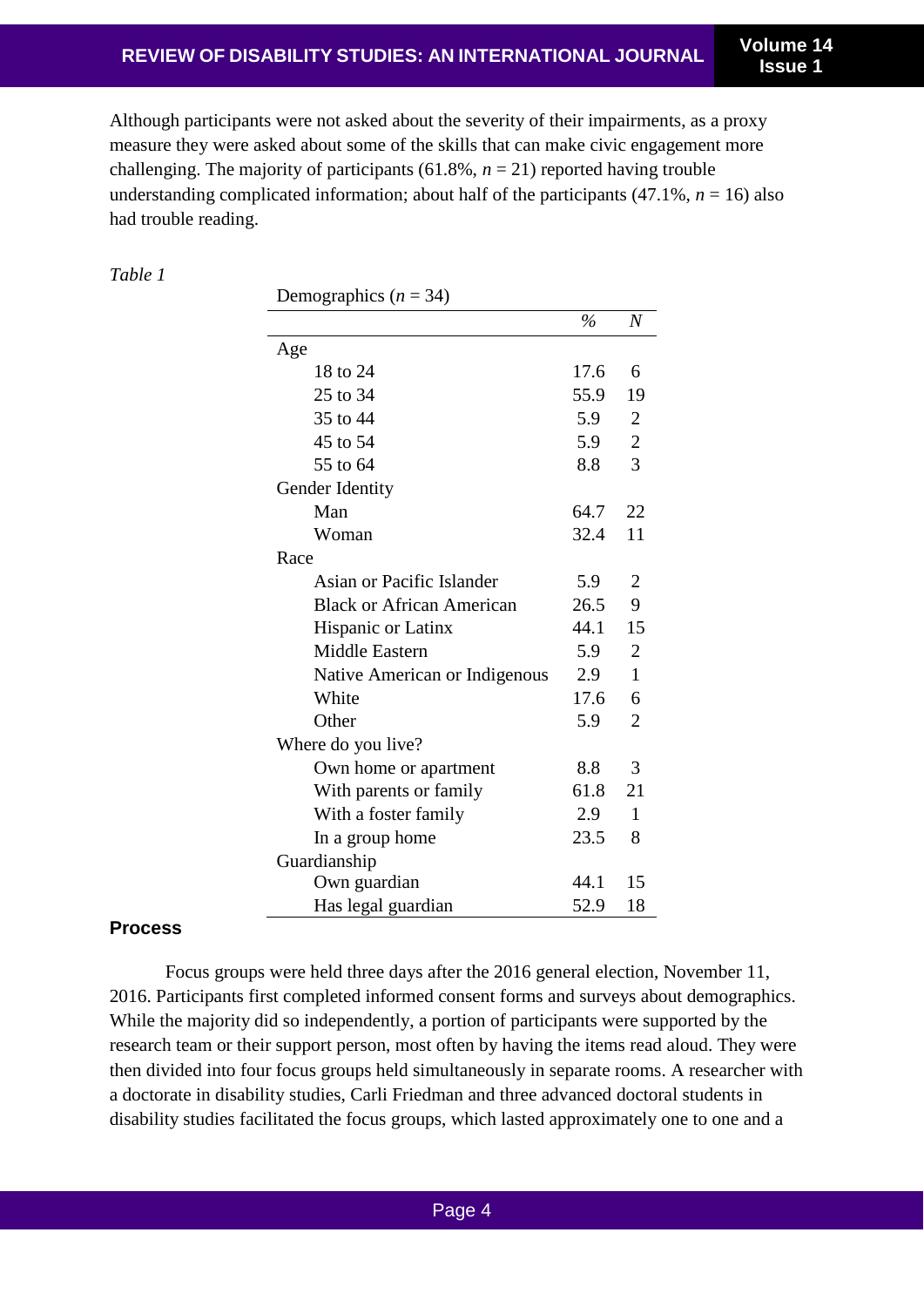half hours. All facilitators had experience doing research with and/or working with people with IDD. The focus group questions especially focused on participants' experiences with voting the 2016 general election, including any barriers they may have faced trying to vote. Examples of topics and prompts included:

- For those of you that voted in the general election what did you like about voting?
- Were there any difficulties while trying to vote? If so, what were they?
- Based on what we just talked about and some of the things that were hard to do, what changes should be made to make it easier for people with disabilities to vote?
- How do you think we can get more people with disabilities to vote?

The facilitators did permit participants to bring support people (e.g., personal attendants, family, etc.) if they wanted (only a handful did so), but reminded support people of their role to only support the participants and not participate in the research.

## **Analysis**

I analyzed demographic data using descriptive statistics. Focus group data were analyzed using thematic analysis (Braun & Clarke, 2006). First, the researcher listened to the audio recordings of the focus groups and read the verbatim transcripts becoming immersed in the data. The transcripts were then examined again for patterns; initial codes were generated based on these patterns. Codes were grouped into major and minor themes (described below) and revised when necessary.

# **Findings**

 Findings fell into three major themes: 1) Leading up to the election: decision making; 2) Participating in the election: barriers and supports; and 3) Future elections: the importance of voting.

## **Leading Up to the Election: Decision Making**

Leading up to the 2016 general election, participants used a variety of different methods to gather information to make informed decisions when they voted. An overwhelming majority of participants watched the presidential debates for the general election. One participant acknowledged, "That's how I knew what to vote for, and then I saw the debates I was like 'okay, now I know who to vote for'. They really helped me to figure out who I want to vote for." In addition to watching the debates, other participants spoke with family and friends. Others used other media, such as newspapers, local news, and the radio. Social media also affected the decision making processes of participants. For example, a number of participants read the articles they found on their Facebook newsfeeds. Another participant explained YouTube helped him make a decision in the 2016 presidential election. He added, "YouTube…I was just scrolling down to see…There are some good videos about what…judging about Trump or Hillary and all that. I wasn't sure which one should I pick so that helped me a lot."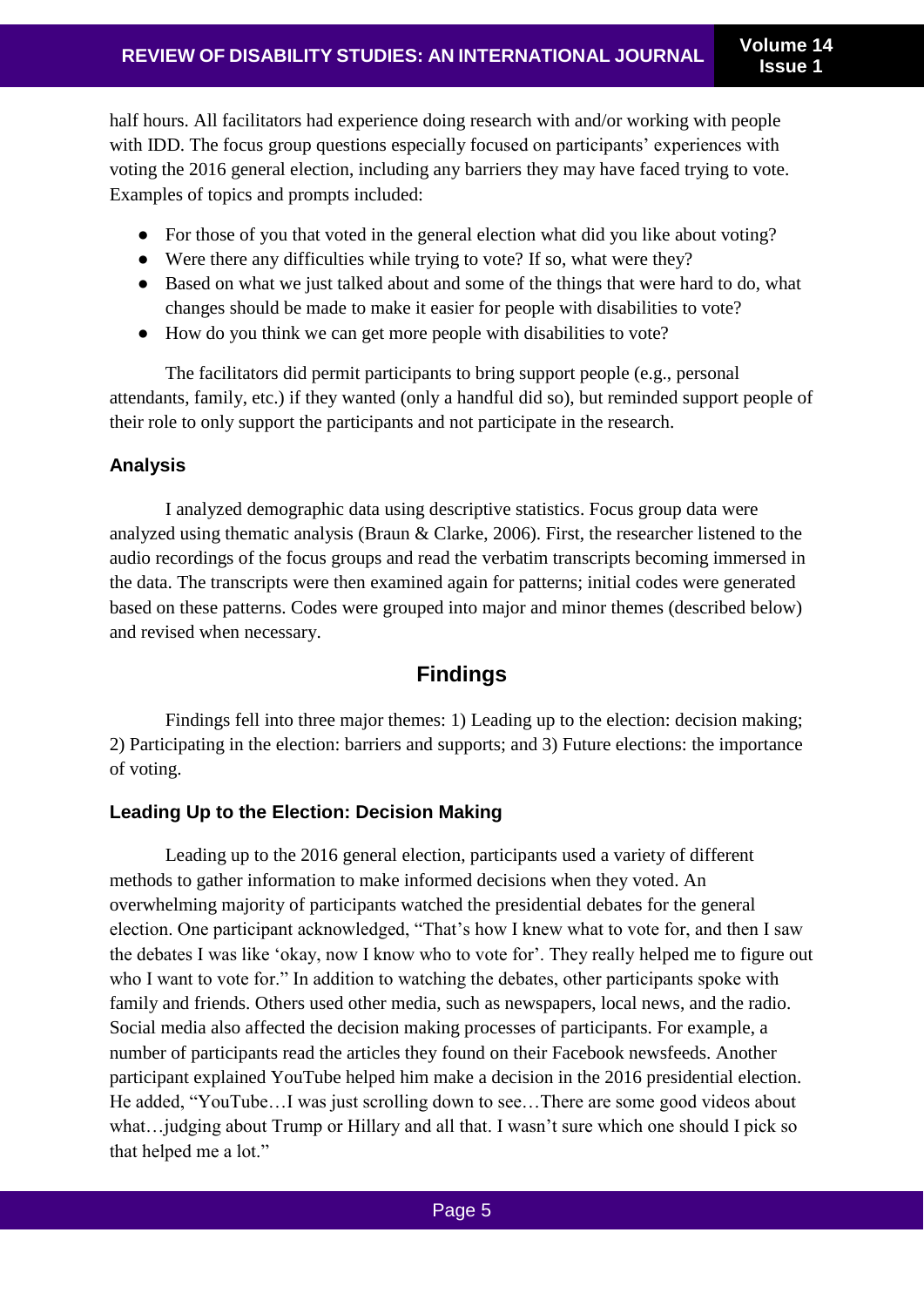#### **Participating in the Election: Barriers and Supports**

 Participants faced a number of barriers when trying to participate in the election process, though some were not necessarily disability specific. For example, a handful of participants experienced long lines when trying to vote. One participant noted their were "long lines, like unemployment." Another general problem was the lack of information in languages other than English. Staff had to help a handful of participants translate some of the text into Spanish because although they spoke both English and Spanish, reading in English was difficult. However, the majority of the barriers faced by the participants with IDD were more specific to people with disabilities. A number of participants were unable to register to vote because they did not have state identification. In many states voters can register with other forms of identification, such as a birth certificate or a utility bill that includes name and address. People with IDD, however, are less likely to have access to these types of items, particularly if they live in a provider-managed group home.

Although the majority of participants found voting in the 2016 general election to be easy overall, they did note a number of basic accessibility barriers. One participant recommended, "Maybe if they had more places with wheelchair ramps that would make it easier for people with disabilities." A group of participants who went to the polls together also mentioned a lack of signs, which made it difficult for them to locate their polling place. In addition to being more physically accessible, the participants also believed that a greater number of more conveniently located polling places with longer hours would facilitate voting for people with disabilities.

Despite a number of physical barriers, the majority of participants who used voting machines found them very easy to operate (e.g., "It was easy for me. It was the machine;" "I think it was pretty straightforward"). One participant even noted the machine made things more accessible for her. She explained the machine "was better" because "my hands shake. I have endpoint trembles [that make writing difficult]." Another complained that in comparison to the voting machines the paper versions of ballots can be difficult; the participant explained, paper ballots "sometimes can be a little confusing or hard. If I mess up I have to cross it out and get a new one." Only two participants had trouble with the voting machines. One participant's machine kept getting "stuck" and "breaking down," while another had trouble because there was a lot of typing required.

Attitudinal barriers also played a role in the voting process of the participants in the 2016 general election. One participant had a negative interaction with the poll workers that were supposed to help him. He said, the poll workers "were giving us attitude. They were giving me and my stepmom attitude… I wanted to ask a question and they were giving me attitude. I was like, 'I just wanted to ask a question.'" Ultimately, he decided not to ask his question because of the experience. Meanwhile, other participants described barriers that were both institutional and attitudinal. For example, one participant was unable to vote because his agency support staff did not bring him on Election Day or during early voting. Although he told his staff ahead of time that he wanted to vote and the organization was aware of his plans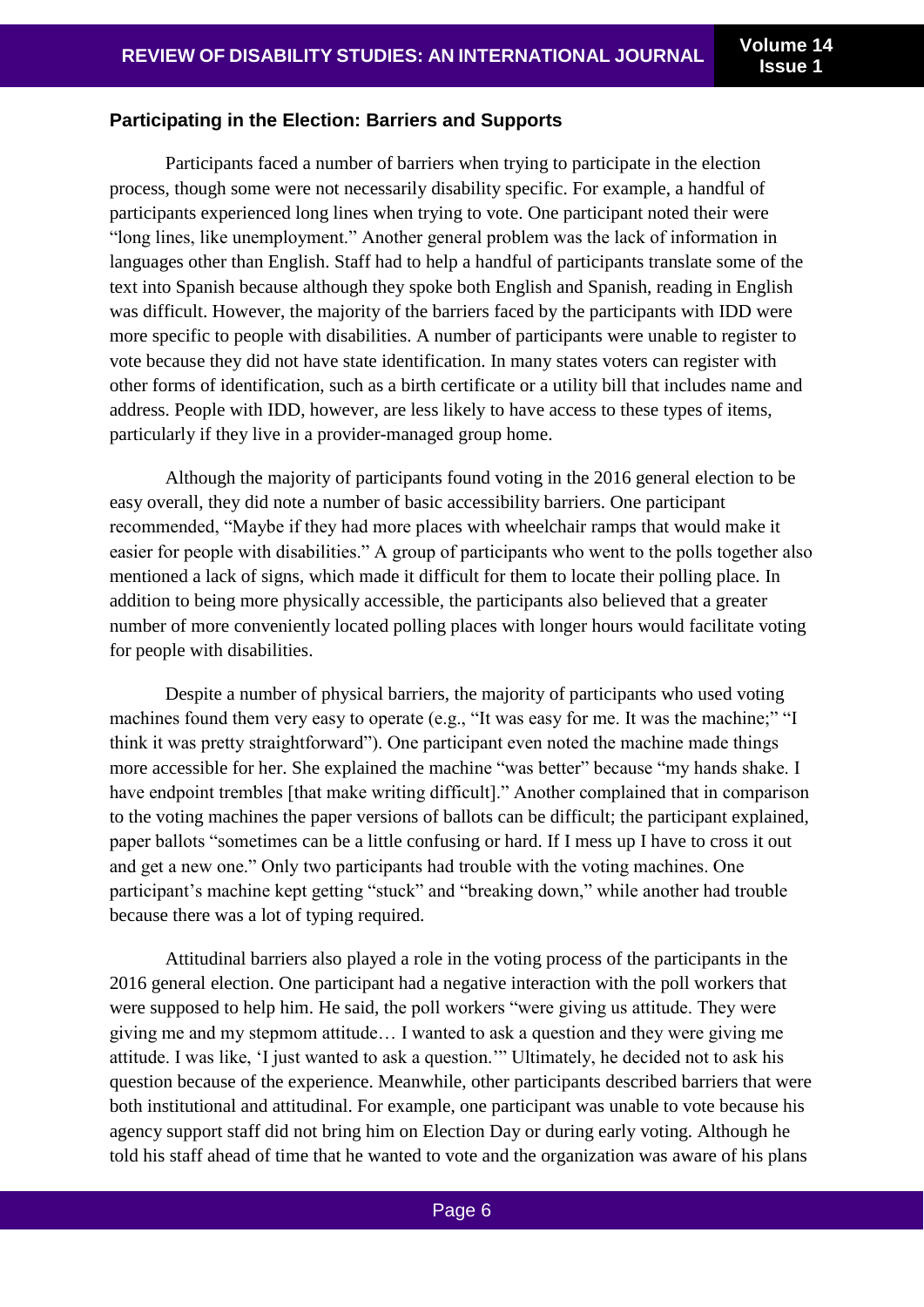to do so and agreed to facilitate, on the day of the election his group home staff did not drive him to his polling place. He explains, "They actually didn't think it was important to me." Although he believed voting was important "to make a change" when asked if this experience frustrated him he explained, "I didn't think it would be nothing to be frustrated about" as if the problem was out of his hands. It is not uncommon for people with IDD to not be seen as experts about their own lives; for example, proxy research with family or staff instead of people with IDD themselves is still prominent in the IDD field. Undervaluing the knowledge and expertise of people with IDD, whether in research or in their personal decision making, is common, particularly when it comes to dignity of risk (Perske, 1972). However, people with IDD have unique experiences and understandings to which others many not have access; it is critical that staff and other support people recognize this moving forward.

Other participant comments also nodded to the idea that the reason many people with IDD do not vote is because of low expectations, that is they are not encouraged to vote because of the attitudes of the abilities of people with IDD. One participant noted, "They're probably scared. Not scared but 'look I don't know if I can do it or not…It's like 'no try it, you know.' That's all that matters. You need to try and vote, that's all that matters."

In fact, with the right support, barriers were not a problem for participants and they voted successfully in the 2016 general election. Staff supported many of the participants in the study by helping them complete paperwork, finding the polling places, and getting to their polling places. For example, one participant said, "It was my first time voting and I wasn't really registered. So I registered and voted. It was pretty cool. They [staff] were really good at explaining it. It was really cool." Another participant noted, "If you can't use your hands to vote, you can tell your staff to help you. Do you see what I mean? Making it for people to make it more easier for them to vote." A number of other participants also went voting with their family members such as one participant who recounted, "When I went to the library [to vote] I had to put a card in [the voting machine]. I didn't have no problem with mine, no problem whatsoever. She [my sister] helped me, and I thanked her for helping me"

### **Future Elections: The Importance of Voting**

Participants agreed it is important to continue to vote in future elections. One participant instructed, "You have the right to vote, and you're supposed to vote. If you don't vote, your vote won't count." Another participant proclaimed, "Spread the word so lots of people with disabilities can be like your vote matters. It will matter. Or it does matter." In addition to announcing the importance of voting, participants also went on to discuss why this is the case. Participants recognized voting as a mechanism to voice their opinions, captured in statements such as: "We have the right to speak!"; "You can get your voice"; and "You ain't voting for who somebody else told you to vote. You vote because you want to vote." They also recognized the role voting plays in shaping the government. As one participant explained, "[People] just need to get out there and vote for who they believe in. Who they feel would make the country stronger." Another conceded, "We don't want the president to suck…I didn't want to vote at first but I said 'You know what? I'm going to vote because every vote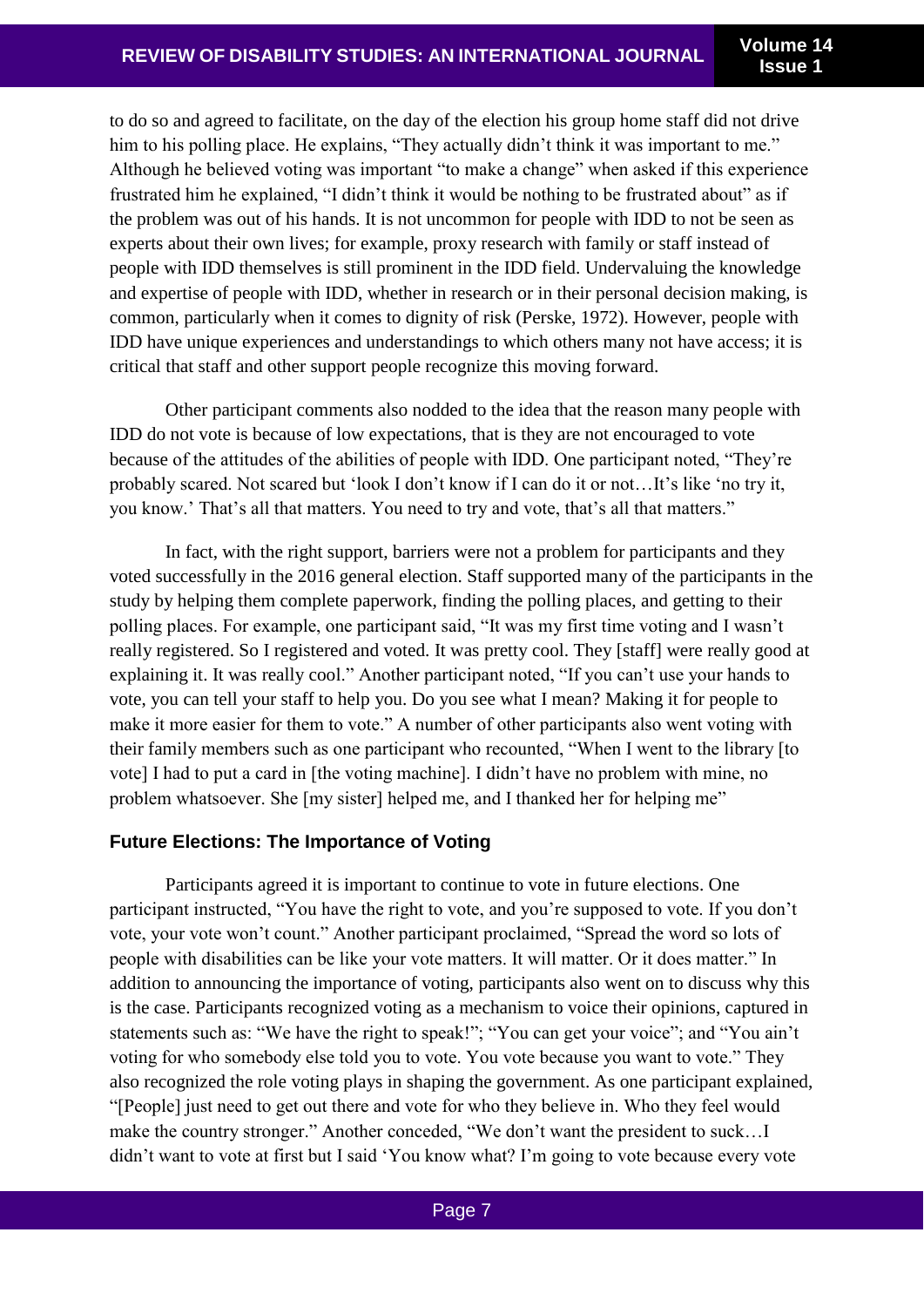matters. You don't be missing the vote.'" Participants also recognized that the election's victor would impact the issues they care about as well as them directly. Many discussed key issues such as services and supports, domestic violence, and international relations as factors that determined who they voted for in the 2016 presidential election (see Friedman (2017)).

## **Discussion**

With the proper supports, people with IDD are willing and able to participate in the voting process. Participants with IDD in our study actively engaged with the 2016 U.S. general election. They watched the debates, they spoke with their families and friends, and they researched candidates via new and old media. In other words, they participated in very similar ways as the general population. The participants also understood the impact the election could have on both their lives personally and the larger direction of the country.

 The majority of participants had few problems when voting in the 2016 general election. However, parallel with previous research (e.g., Agran et al., 2015; Bell et al., 2001; Keeley et al., 2008; Schur et al., 2013; Weiss, 1988), people with IDD faced accessibility barriers in the 2016 general election. Some of these barriers point to larger problems with the U.S. election process, such as long wait times or a lack of non-English language information, while others specifically relate to inaccessibility and discrimination against people with disabilities. Although the majority of participants did not have trouble with the voting machines or the voting itself, attitudes, both individual and institutional, served as barriers for some participants. Support professionals and organizations that serve people with disabilities either have the ability to facilitate election participation of people with IDD or serve as gatekeepers that make voting more difficult. In fact, research has found that organizations can play a key role in increasing people with disabilities' ability to exercise voting rights (Friedman & Rizzolo, 2017). As shown in this study, for many people with IDD, the ability to vote may hinge on the organization's commitment to bringing them to the polls. Unfortunately, because of societal attitudes about people with IDD, organizations and direct support professionals may not recognize that people with IDD are not only capable of voting but also are interested in doing so. Historically, the voting rights of people with disabilities were denied because of competence. Prior to suffrage women were denied the right to vote under similar pretenses (Baynton, 2001). However, suffragettes reinforced people with disabilities' exclusion in order to win the right to vote, arguing, "They [women] were not disabled…and therefore were not proper subjects for discrimination" (Baynton, 2001, p. 34).

IDD's etiology is and always has been intertwined with ideas of competence. Early constructions of IDD in the United States were tied to "a failure of the will" (Trent, 1994, p. 16). As a result, IDD was not only pathologized but also people with IDD were institutionalized and later sterilized (Trent, 1994). While today there are more complex understandings of people with IDD, the devaluation of people with IDD is still explicitly and implicitly evident in the ways that persons with IDD are characterized and discussed (Carlson, 2010). Such constructions and their overwhelming emphasis on impairment "give rise to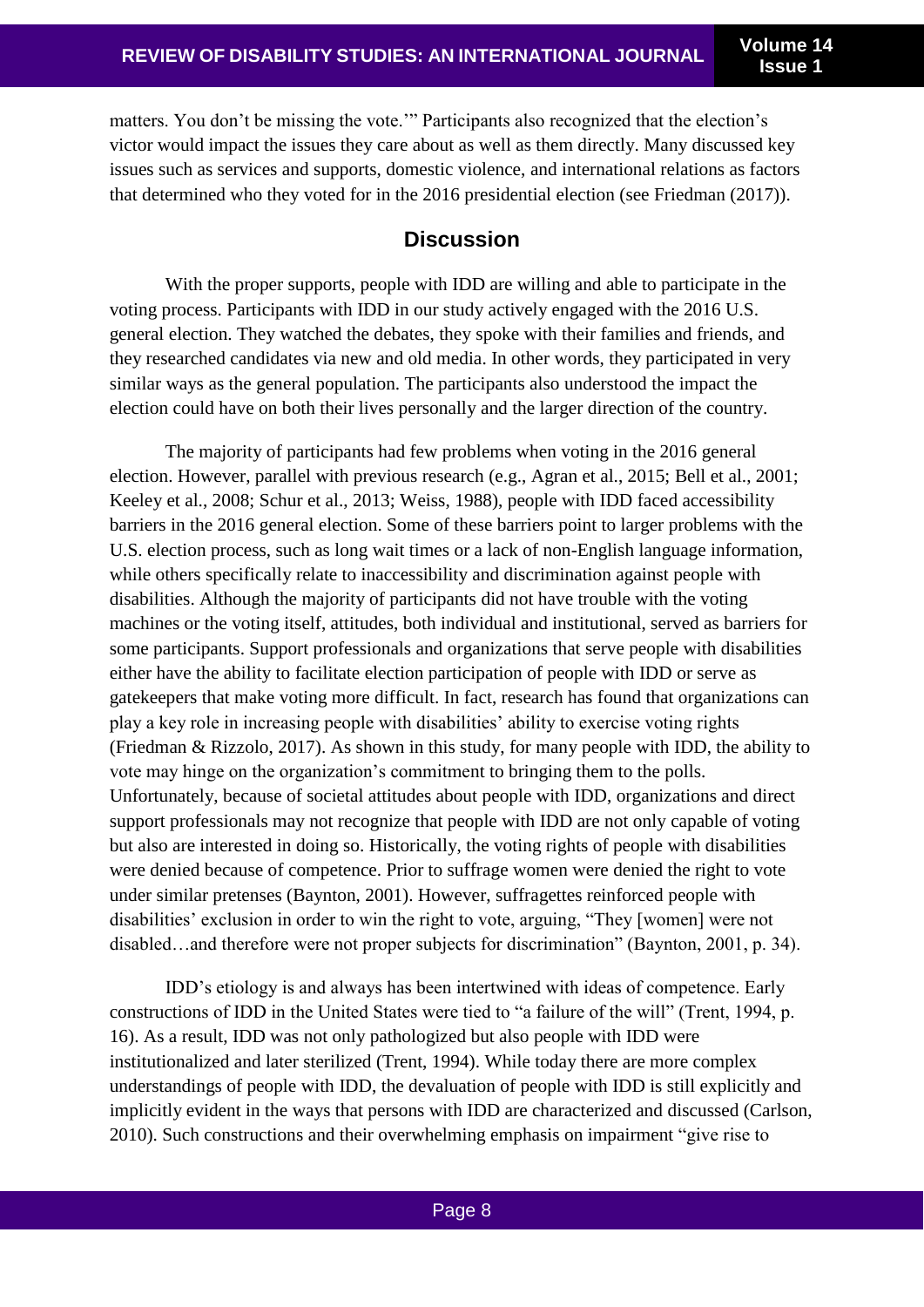further discourses of *personal pathology*, of *individual difficulties* and of *dependency* in the face of *care* (Goodley, 1997, p. 369).

These stereotypes regarding the presumed competence of people with disabilities carry forward even today as many states deny voting rights based on 'competence' standards (Bell et al, 2001). One self-advocate explains, people:

"Quickly assume that people [with IDD] don't have the capacity to understand or know what's happening in their lives, or somebody has to help them, or somebody has to explain it. And that's not the case. Sometimes that kind of thinking gets you riled up. We are always needing to explain to people that people are capable. You know, most other disabilities, people look at people as, 'Oh, look what they can do, that's wonderful. Oh.' They sort of get amazed. You say a [intellectual or] developmental disability and, 'Oh! There's something wrong, or that's dangerous" (Caldwell, 2011, p. 319).

Thus, it is not enough for organizational structures to be changed or physical barriers to be addressed. Stereotypes about the abilities and interests of people with IDD need also to be dismantled in order for more people with IDD to have the ability to exercise their voting rights. As their effects can trickle down to smaller acts such as voting participation, more attention to systemic barriers is also needed, not only regarding competence (and by extension guardianship) but also community integration. Although deinstitutionalization of people with IDD has reached an all-time high, for many people with IDD community integration is still rare (Braddock et al., 2015; Friedman & Spassiani, 2017). However, changes to these systems are necessary, especially as with community integration comes choice making opportunities. For example, when people with IDD have choices about their support staff, they are twice as likely to vote (Friedman & Rizzolo, 2017).

Our study has a number of limitations which should be noted, particularly regarding our sample. Although I paid subjects for participating in focus groups, they volunteered to participate based on flyers distributed mainly by word of mouth. As a result, there is a chance of self-selection bias. Moreover, because of the design of my study participants were required to communicate verbally. Thus, the experiences and views of people who use nonverbal communication, or have more severe impairments were not necessarily captured. This study was limited by a lack of member checking or data review by additional researchers. It should also be noted that participants were from a large urban area and its suburbs. Although diverse, the city is solidly Democratic. Moreover, there are contextual factors, such as the state's bias towards institutionalization (Braddock et al., 2015), that may have impacted participant's ability to and interest in voting. The 2016 U.S. general election in particular was noted for its heated presidential contest; as such, participants' enthusiasm may have been unique to the 2016 general election. It remains to be seen if the participants' enthusiasm for future elections will continue. This passion, however, is certainly reflected in large segments of the American populace at the very outset of the Trump Administration. Within the first 100 days of Trump taking office, the nation has already seen its largest collective protest in U.S. history, The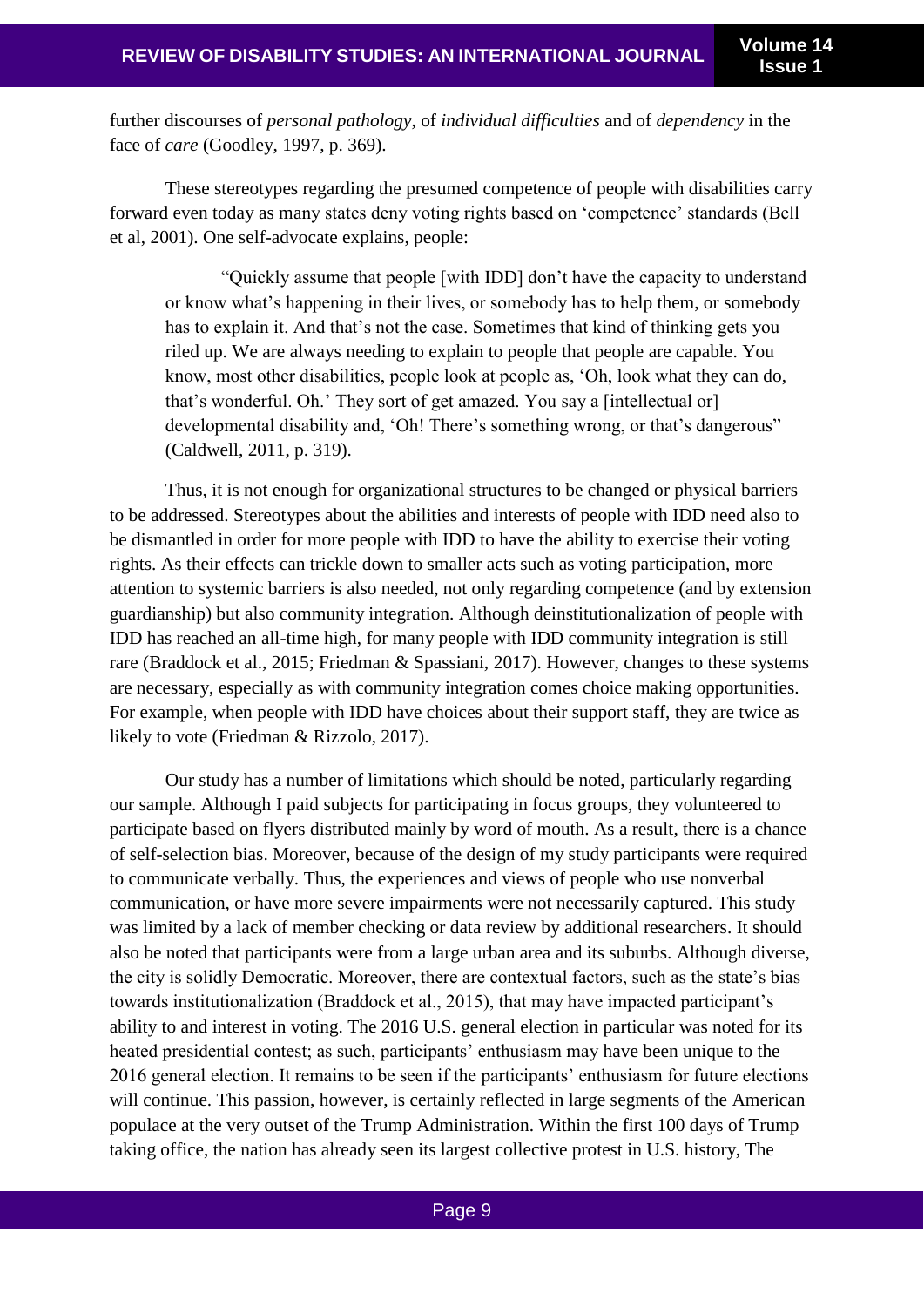Women's March, as well as a surge of people, particularly women, registering to run for office (Cauterucci, 2017; Gajanan, 2016).

Despite enjoying participating in the 2016 general election and having an interest in voting in the 2018 general election, participants had mixed responses when asked if they would vote in the next local election. While some participants said they would, others did not think they would. When asked why, one participant said: "I don't know [why]. It's because… I mean not concern me, but it doesn't really. I don't know how you say it, [it isn't as] interesting to me." This finding suggests more education is needed so that people with IDD, like the general public, understand the important role of non-presidential elections. Perhaps if the election process is more accessible and relatable for people with IDD, it will help more people with IDD become engaged. As one participant admitted, "I wasn't relating to politics until this election, [then] I was like 'okay, pretty interesting!'"

Voting is a critical form of civic engagement because it allows people with IDD to contribute to decisions that will both directly and indirectly impact their lives. As one of the largest social minority groups in the United States, if actively engaged, people with disabilities have enough collective power to draw attention to issues that could directly facilitate their empowerment and equity of opportunity. Yet, even among the disability community, people with IDD's opinions and participation are often devalued (Charlton, 1998). This study was influenced by the understanding that people with IDD are legitimate producers of knowledge, especially about their own experiences and perceptions, they are important constituents in the election system. Yet, because of power imbalances people with IDD often need to advocate for their rights, especially rights many nondisabled people take for granted. Facilitating equity of access to voting and other forms of civic engagement requires attention to barriers including structural power inequalities and entrenched ideas about competence "because every vote matters."

**Carli Friedman, PhD** is the Director of Research at The Council on Quality and Leadership (CQL).

## **References**

- Agran, M., & Hughes, C. (2013). "You can't vote—you're mentally incompetent": Denying democracy to people with severe disabilities. *Research and Practice for Persons with Severe Disabilities, 38*(1), 58-62. https://doi.org/10.2511/027494813807047006
- Agran, M., MacLean, W., & Andren, K. A. K. (2015). " I never thought about it": Teaching people with intellectual disability to vote. *Education and Training in Autism and Developmental Disabilities, 50*(4), 388-396.
- Baynton, D. C. (2001). Disability and the justification of inequality in American history. In P. Longmore & L. Umansky (Eds.), *The new disability history: American perspectives* (pp. 33-57). New York: University Press.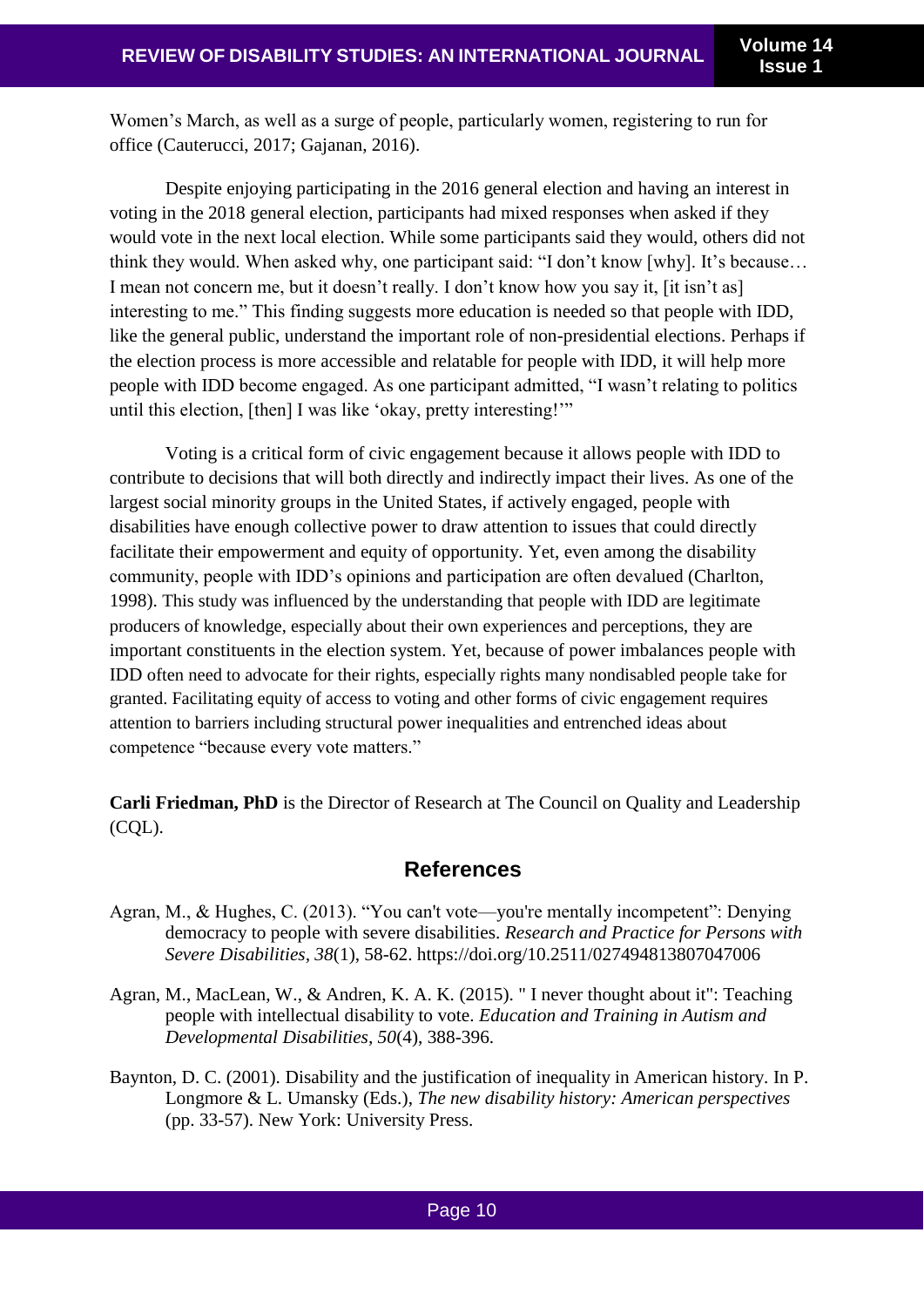- Bazelon Center for Mental Health Law, & National Disability Rights Network (2008). *Vote – it's your right: A guide to the voting rights of people with mental disabilities.* Washington, D.C.: Authors.
- Bazelon Center for Mental Health Law, & National Disability Rights Network (2012). *State laws affecting the voting rights of people with mental disabilities*. Washington, D.C.: Authors.
- Bazelon Center for Mental Health Law, Autistic Self-Advocacy Network, National Disability Rights Network, and Schulte, Roth and Zabel LLP (2016). *Vote – it's your right: A guide to the voting rights of people with mental disabilities.* Washington, D.C. and New York: NY: Authors.
- Beckman, L. (2007). Political equality and the disenfranchisement of people with intellectual impairments. *Social Policy and Society, 6*(01), 13-23. https://doi.org/10.1017/S1474746406003307
- Beckman, L. (2014). The accuracy of electoral regulations: The case of the right to vote by people with cognitive impairments. *Social Policy and Society, 13*(02), 221-233. https://doi.org/10.1017/S1474746413000407
- Bell, D. M., McKay, C., & Phillips, K. J. (2001). Overcoming the barriers to voting experienced by people with learning disabilities. *British Journal of Learning Disabilities, 29*(4), 122-127. https://doi.org/10.1046/j.1468-3156.2001.00127.x
- Belt, R. (2016). Contemporary voting rights controversies through the lens of disability. *Stanford Law Review*.
- Boyle, C. A., Boulet, S., Schieve, L. A., Cohen, R. A., Blumberg, S. J., Yeargin-Allsopp, M., . . . Kogan, M. D. (2011). Trends in the prevalence of developmental disabilities in US children, 1997–2008. *Pediatrics, 127*(6), 1034-1042. https://doi.org/10.1542/peds.2010-2989
- Braddock, D., Hemp, R., Rizzolo, M. C., Tanis, E. S., Haffer, L., & Wu, J. (2015). *The state of the states in intellectual and developmental disabilities: Emerging from the great recession*. Washington, DC: The American Association on Intellectual and Developmental Disabilities.
- Braun, V., & Clarke, V. (2006). Using thematic analysis in psychology. *Qualitative research in psychology, 3*(2), 77-101. https://doi.org/10.1191/1478088706qp063oa
- Caldwell, J. (2011). Disability identity of leaders in the self-advocacy movement. *Intellectual and Developmental Disabilities, 49*(5), 315-326.
- Carlson, L. (2010). *The faces of intellectual disability: Philosophical reflections*. Bloomington: Indiana UP.
- Cauterucci, C. (2017, January 16). How do you inspire women to run for office? Elect Trump. *Slate.* Retrieved fro[m](http://www.slate.com/articles/news_and_politics/cover_story/2017/01/when_women_run_they_win_and_trump_s_election_is_inspiring_a_surge_of_new.html) [http://www.slate.com/articles/news\\_and\\_politics/cover\\_story/2017/01/when\\_women\\_r](http://www.slate.com/articles/news_and_politics/cover_story/2017/01/when_women_run_they_win_and_trump_s_election_is_inspiring_a_surge_of_new.html) [un\\_they\\_win\\_and\\_trump\\_s\\_election\\_is\\_inspiring\\_a\\_surge\\_of\\_new.html](http://www.slate.com/articles/news_and_politics/cover_story/2017/01/when_women_run_they_win_and_trump_s_election_is_inspiring_a_surge_of_new.html)

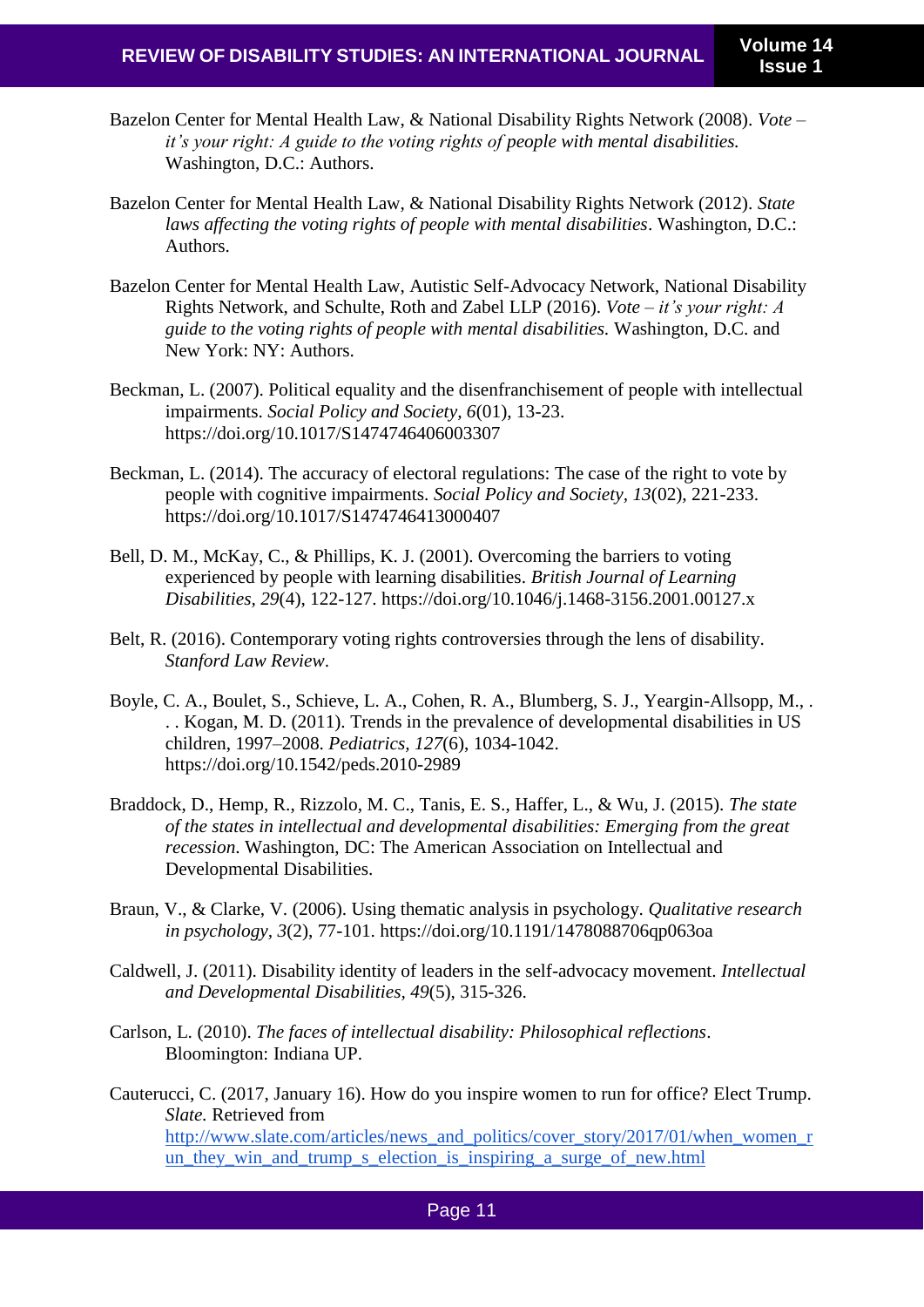- Charlton, J. (1998). *Nothing about us without us: Disability oppression and empowerment.*  Berkeley: University of California Press.
- Facts and Figures about People with Disabilities in Chicago and the U.S. (n.d.) Retrieved fro[m](https://www.cityofchicago.org/city/en/depts/mopd/supp_info/guidelines_for_writingandreportingaboutpeoplewithdisabilities/facts_and_figuresaboutpeoplewithdisabilitiesinchicagoandtheus.html) [https://www.cityofchicago.org/city/en/depts/mopd/supp\\_info/guidelines\\_for\\_writingan](https://www.cityofchicago.org/city/en/depts/mopd/supp_info/guidelines_for_writingandreportingaboutpeoplewithdisabilities/facts_and_figuresaboutpeoplewithdisabilitiesinchicagoandtheus.html) dreportingaboutpeoplewithdisabilities/facts and figuresaboutpeoplewithdisabilitiesinc [hicagoandtheus.html](https://www.cityofchicago.org/city/en/depts/mopd/supp_info/guidelines_for_writingandreportingaboutpeoplewithdisabilities/facts_and_figuresaboutpeoplewithdisabilitiesinchicagoandtheus.html)
- Friedman, C. (2017). People with intellectual and disabilities' reactions to Donald Trump winning the 2016 Presidential election. Manuscript submitted for publication.
- Friedman, C. & Rizzolo, M. C. (2017). Correlates of voting participation of people with intellectual and developmental disabilities. *Journal of Social Work in Disability & Rehabilitation. 16*(3-4), 347-360. doi:10.1080/1536710X.2017.1392393
- Friedman, C., & Spassiani, N. A. (2017). Getting out there: Community support services for people with intellectual and developmental disabilities in Medicaid Home and Community Based Services waivers. *Inclusion, 5*(1)*,* 33-44[.](http://dx.doi.org/10.1352/2326-6988-5.1.33) <http://dx.doi.org/10.1352/2326-6988-5.1.33>
- Gajanan, M. (2016, December 8). More than 4,500 women have signed up to run for office since the election. *Time*. Retrieved from [http://time.com/4594114/she-should-run](http://time.com/4594114/she-should-run-women-election/)[women-election/](http://time.com/4594114/she-should-run-women-election/)
- Goodley, D. (1997). Locating self-advocacy in models of disability: Understanding disability in the support of self-advocates with learning difficulties. *Disability & Society, 12*(3), 367-379.
- Government Accountability Office. (2009). *More polling places had no potential impediments than in 2000, but challenges remain* (GAO-09-685). Washington, D.C.: General Accounting Office.
- Go voter (n.d.). Retrieved from http://www.sabeusa.org/govoter/
- Huang, J., Jacoby, S., Strickland, M., & Lai, K. K. R. (2016, November 2016). Election 2016: Exit polls. *New York Times*. Retrieved from http://www.nytimes.com/interactive/2016/11/08/us/politics/election-exitpolls.html? $r=0$
- Keeley, H., Redley, M., Holland, A., & Clare, I. (2008). Participation in the 2005 general election by adults with intellectual disabilities. *Journal of Intellectual Disability Research, 52*(3), 175-181.
- Perske, R. (1972). The Dignity of risk. In W. Wolfensberger, B. Nirje, S. Olshansky, R. Perske, & P. Roos (Eds.), *The principle of normalization in human services* (pp. 194- 200). Toronto: National Institute on Mental Retardation.
- Schriner, K., Ochs, L., & Shields, T. (2000). Democratic dilemmas: Notes on the ADA and voting rights of people with cognitive and emotional impairments. *Berkeley Journal of*